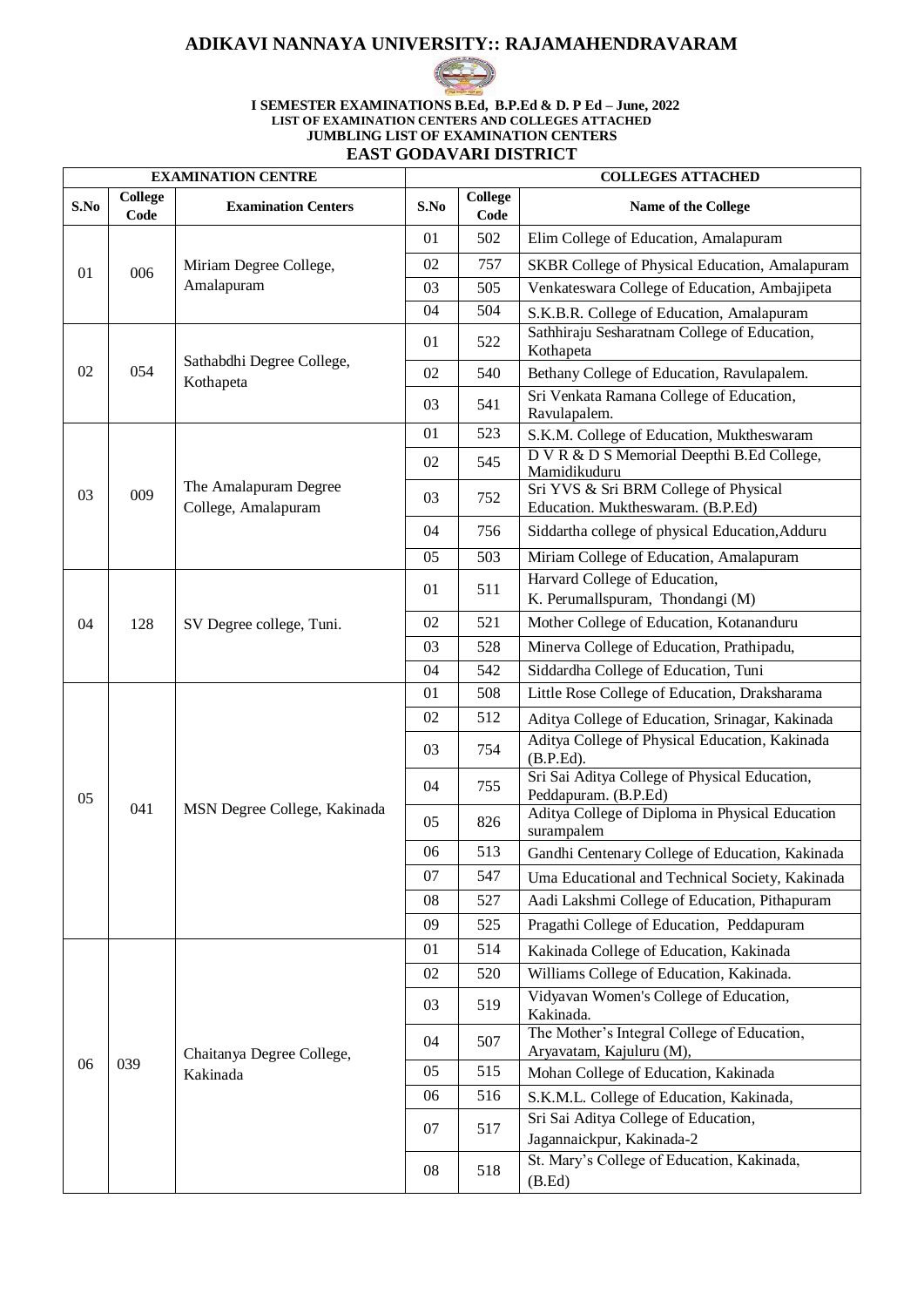|    | 012 | G B R Degree College, Anaparthi                                    | 01 | 827 | Drk Reddy College of Physical Education,<br>Gollalamamidada               |
|----|-----|--------------------------------------------------------------------|----|-----|---------------------------------------------------------------------------|
| 07 |     |                                                                    | 02 | 751 | D.R.K. Reddy College of Physical Education,                               |
|    |     |                                                                    |    |     | Gollalamamidada. (B.P.Ed)                                                 |
|    | 141 | Sagar Women's Degree College,<br>Peddapuram                        | 01 | 524 | NMES College Of Education, Peddapuram.                                    |
|    |     |                                                                    | 02 | 526 | Sri Srinivasa College Of Education, Peddapuram                            |
| 08 |     |                                                                    | 03 | 543 | V.V.S. College of Education, Uppada, Kothapalli                           |
|    |     |                                                                    | 04 | 753 | SRJBSJB Maha Ranee College of Physical<br>Education., Peddapuram (B.P.Ed) |
|    | 091 | S K V T College, Rajahmundry                                       | 01 | 532 | S.R.N.M College of Education, Bommuru,<br>Rajahmundry                     |
|    |     |                                                                    | 02 | 530 | SAMD College of Education for Women,<br>Rajahmundry.                      |
|    |     |                                                                    | 03 | 533 | Sai College of Education, Rajahmundry.                                    |
| 09 |     |                                                                    | 04 | 534 | Sarada College of Education, Pidimgoyya,<br>Rajahmundry.                  |
|    |     |                                                                    | 05 | 535 | St. John's College of Education, Rajahmundry.                             |
|    |     |                                                                    | 06 | 536 | St. Joseph's College of Education, Rajahmundry.                           |
|    |     |                                                                    | 07 | 606 | A.S.R. College of Education, Kovvur.                                      |
|    |     |                                                                    | 08 | 618 | S.K.S.R.M. College of Education, Tallapudi.                               |
|    | 101 | Govt. Degree College,<br>Rampachodavaram                           | 01 | 544 | HIS College of Education, Addateegala                                     |
| 10 |     |                                                                    | 02 | 539 | Lenora College of Education, Rampachodavaram.                             |
|    | 501 | Adikavi Nannaya University<br>College of Education,<br>Rajahmundry | 01 | 501 | Adikavi Nanaaya University College of Education,<br>Rajahmundry           |
| 11 |     |                                                                    | 02 | 506 | G.B.R. College of Education, Anaparthi                                    |
|    |     |                                                                    | 03 | 546 | Sri Sai Balaji College of Education, Yeleswaram                           |
|    |     |                                                                    | 04 | 538 | Divya College of Education, Korukonda Road,<br>Rajanagaram.               |
| 12 | 531 | SGS Govt, IASE College,<br>Rajahmundry                             | 01 | 537 | Venkata Ramana College of Education,<br>Rajahmundry.                      |
|    |     |                                                                    | 02 | 509 | Hanna College of Education, Gokavaram.                                    |
|    |     |                                                                    | 03 | 510 | S.B.S.R. College of Education, Gokavaram                                  |
| 13 | 093 | Smt.Jasti Bullemmai Degree<br>College, Rajahmundry                 | 01 | 529 | Benaiah Christian College of Education,<br>Rajahmundry.(B.Ed)             |
|    |     |                                                                    | 02 | 531 | SGS Govt, IASE College, Rajahmundry.<br>(B.Ed)                            |

# Rajahmundry **Sd/-**<br>Date:06.05.2022 **CONTROLLER OF I CONTROLLER OF EXAMINATIONS**